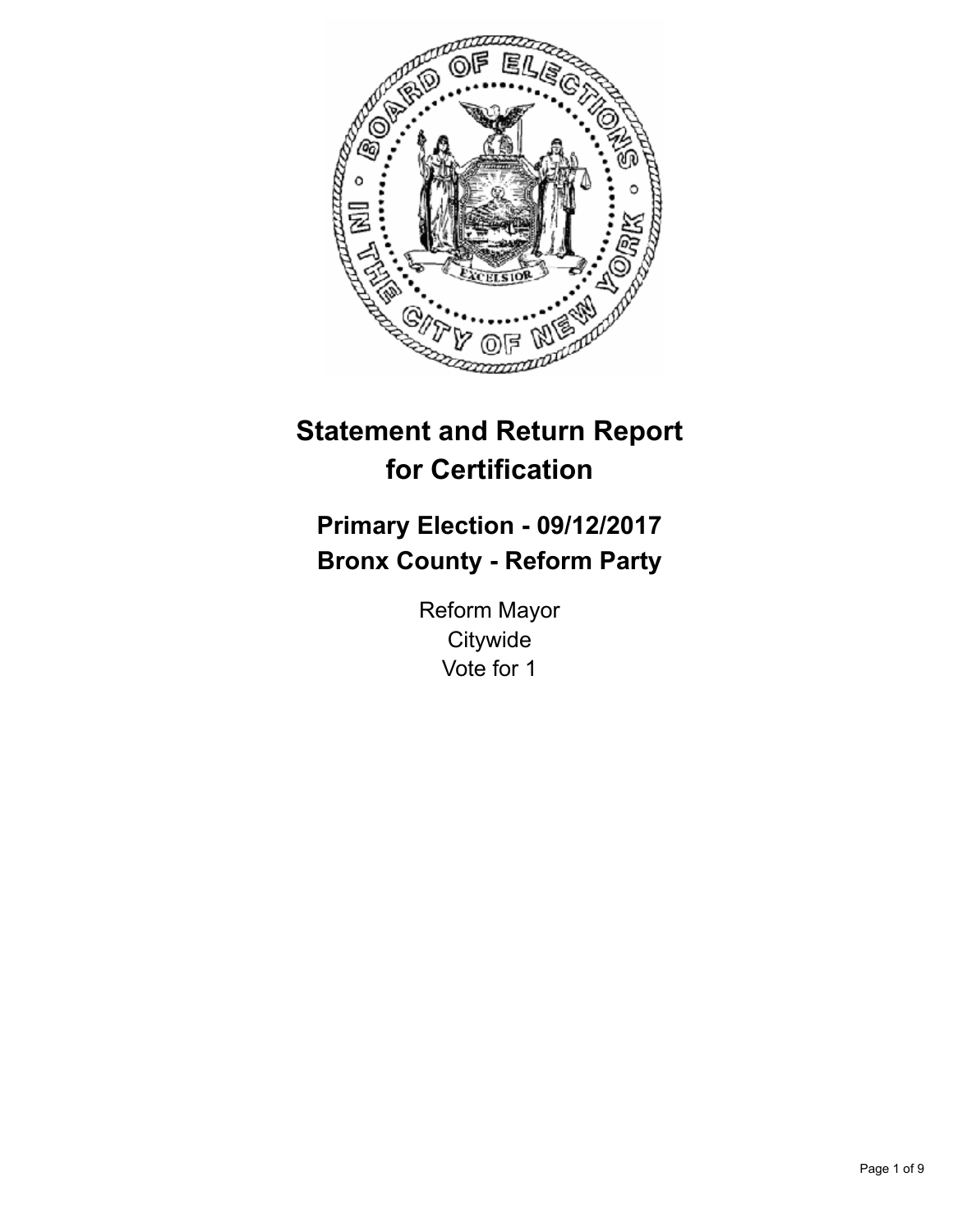

| PUBLIC COUNTER                                           | 39             |
|----------------------------------------------------------|----------------|
| <b>MANUALLY COUNTED EMERGENCY</b>                        | 0              |
| ABSENTEE / MILITARY                                      | 3              |
| <b>AFFIDAVIT</b>                                         | $\overline{2}$ |
| <b>Total Ballots</b>                                     | 44             |
| Less - Inapplicable Federal/Special Presidential Ballots | 0              |
| <b>Total Applicable Ballots</b>                          | 44             |
| <b>SAL F. ALBANESE</b>                                   | 21             |
| BILL DE BLASIO (WRITE-IN)                                | 3              |
| IDA B. WELLS (WRITE-IN)                                  | 1              |
| MICHAEL TOLKIN (WRITE-IN)                                | $\overline{2}$ |
| ROBERT GANGI (WRITE-IN)                                  | 1              |
| UNATTRIBUTABLE WRITE-IN (WRITE-IN)                       | 9              |
| <b>Total Votes</b>                                       | 37             |
| Unrecorded                                               | 7              |

| PUBLIC COUNTER                                           | 41 |
|----------------------------------------------------------|----|
| <b>MANUALLY COUNTED EMERGENCY</b>                        | 0  |
| ABSENTEE / MILITARY                                      | 7  |
| AFFIDAVIT                                                | 0  |
| <b>Total Ballots</b>                                     | 48 |
| Less - Inapplicable Federal/Special Presidential Ballots | 0  |
| <b>Total Applicable Ballots</b>                          | 48 |
| <b>SAL F. ALBANESE</b>                                   | 17 |
| BILL DE BLASIO (WRITE-IN)                                | 10 |
| <b>BO DIETL (WRITE-IN)</b>                               |    |
| NICOLE MALLIOTAKIS (WRITE-IN)                            | 1  |
| RANDY ABREU (WRITE-IN)                                   | 2  |
| REV. RUBEN DIAZ SR. (WRITE-IN)                           | 1  |
| RUBEN DIAZ JR (WRITE-IN)                                 | 1  |
| UNATTRIBUTABLE WRITE-IN (WRITE-IN)                       | 5  |
| <b>Total Votes</b>                                       | 38 |
| Unrecorded                                               | 10 |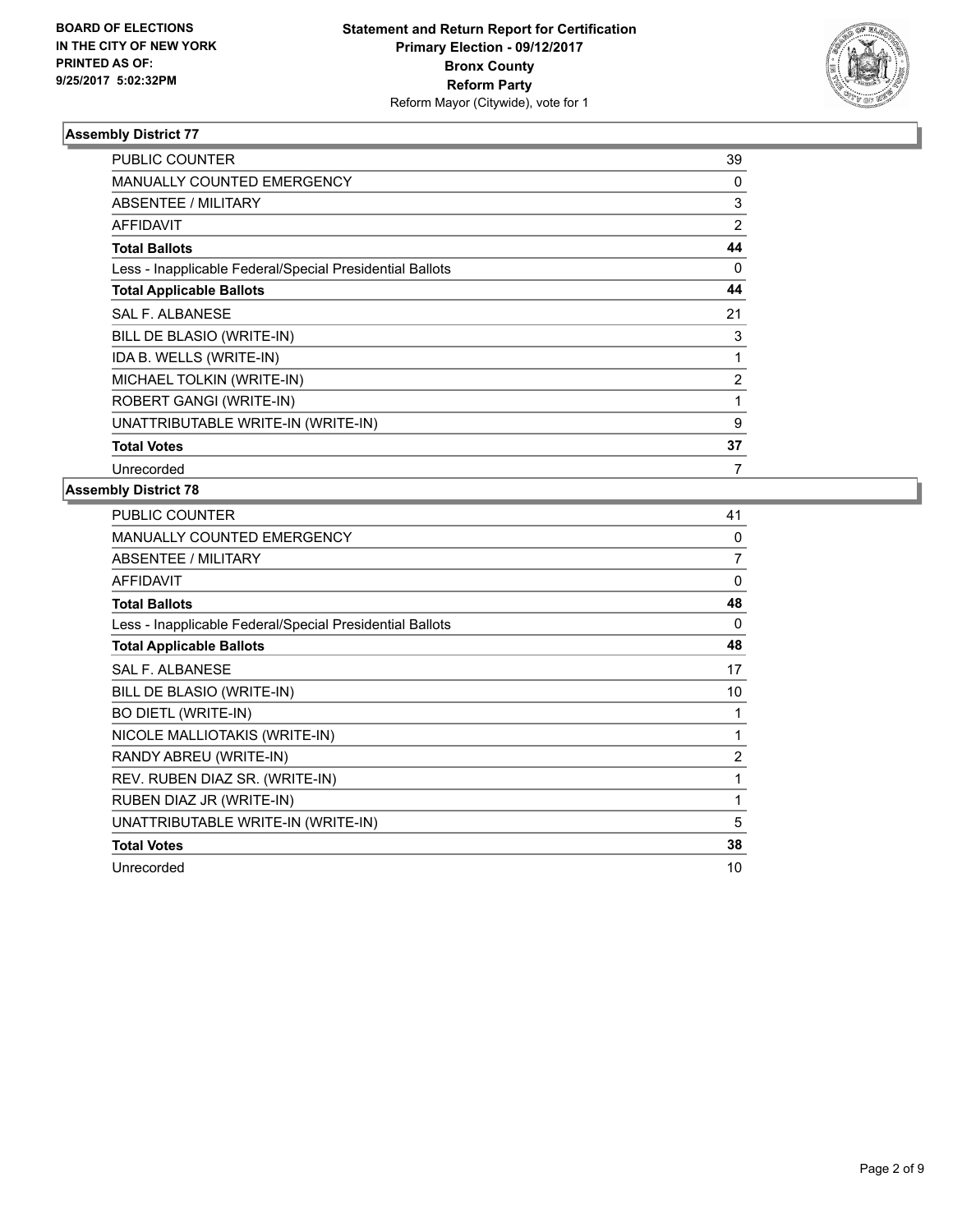

| <b>PUBLIC COUNTER</b>                                    | 55 |
|----------------------------------------------------------|----|
| <b>MANUALLY COUNTED EMERGENCY</b>                        | 0  |
| ABSENTEE / MILITARY                                      | 3  |
| <b>AFFIDAVIT</b>                                         | 2  |
| <b>Total Ballots</b>                                     | 60 |
| Less - Inapplicable Federal/Special Presidential Ballots | 0  |
| <b>Total Applicable Ballots</b>                          | 60 |
| <b>SAL F. ALBANESE</b>                                   | 22 |
| BILL DE BLASIO (WRITE-IN)                                | 16 |
| <b>JOSUE PEREZ (WRITE-IN)</b>                            | 1  |
| LETITIA JAMES (WRITE-IN)                                 | 1  |
| MICHAEL TOLKIN (WRITE-IN)                                |    |
| NICOLE MALLIOTAKIS (WRITE-IN)                            | 1  |
| RAFAEL SALAMANCA JR (WRITE-IN)                           | 1  |
| RUBEN DIAZ JR (WRITE-IN)                                 | 1  |
| UNATTRIBUTABLE WRITE-IN (WRITE-IN)                       | 12 |
| <b>Total Votes</b>                                       | 56 |
| Unrecorded                                               | 4  |

| PUBLIC COUNTER                                           | 97             |
|----------------------------------------------------------|----------------|
| MANUALLY COUNTED EMERGENCY                               | 0              |
| <b>ABSENTEE / MILITARY</b>                               | 25             |
| <b>AFFIDAVIT</b>                                         | 1              |
| <b>Total Ballots</b>                                     | 123            |
| Less - Inapplicable Federal/Special Presidential Ballots | $\Omega$       |
| <b>Total Applicable Ballots</b>                          | 123            |
| <b>SAL F. ALBANESE</b>                                   | 72             |
| BILL DE BLASIO (WRITE-IN)                                | 19             |
| <b>BO DIETL (WRITE-IN)</b>                               | 1              |
| DANISE INFANTE (WRITE-IN)                                | 1              |
| MARJORIE VALAZQUEZ (WRITE-IN)                            | 1              |
| MARK GJONAJ (WRITE-IN)                                   | 7              |
| NICOLE MALLIOTAKIS (WRITE-IN)                            | $\overline{2}$ |
| ROBERT GANGI (WRITE-IN)                                  | 1              |
| UNATTRIBUTABLE WRITE-IN (WRITE-IN)                       | 6              |
| <b>Total Votes</b>                                       | 110            |
| Unrecorded                                               | 13             |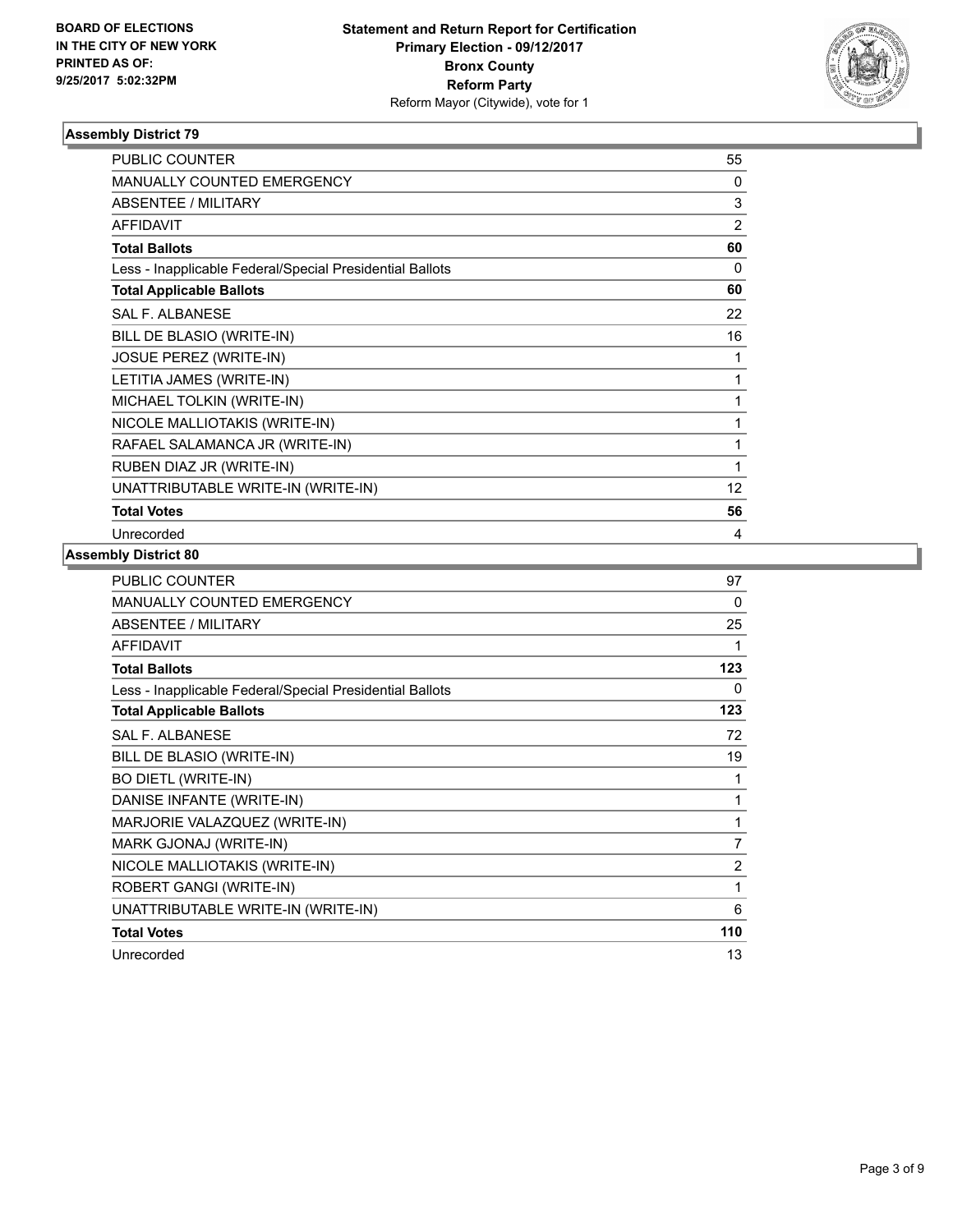

| <b>PUBLIC COUNTER</b>                                    | 62 |
|----------------------------------------------------------|----|
| <b>MANUALLY COUNTED EMERGENCY</b>                        | 0  |
| ABSENTEE / MILITARY                                      | 23 |
| AFFIDAVIT                                                |    |
| <b>Total Ballots</b>                                     | 86 |
| Less - Inapplicable Federal/Special Presidential Ballots | 0  |
| <b>Total Applicable Ballots</b>                          | 86 |
| <b>SAL F. ALBANESE</b>                                   | 49 |
| BILL DE BLASIO (WRITE-IN)                                | 13 |
| <b>BO DIETL (WRITE-IN)</b>                               | 3  |
| NICOLE MALLIOTAKIS (WRITE-IN)                            | 4  |
| RUBEN DIAZ JR (WRITE-IN)                                 | 1  |
| UNATTRIBUTABLE WRITE-IN (WRITE-IN)                       | 12 |
| <b>Total Votes</b>                                       | 82 |
| Unrecorded                                               | 4  |

| PUBLIC COUNTER                                           | 117            |
|----------------------------------------------------------|----------------|
| MANUALLY COUNTED EMERGENCY                               | 0              |
| <b>ABSENTEE / MILITARY</b>                               | 8              |
| <b>AFFIDAVIT</b>                                         | 1              |
| <b>Total Ballots</b>                                     | 126            |
| Less - Inapplicable Federal/Special Presidential Ballots | 0              |
| <b>Total Applicable Ballots</b>                          | 126            |
| <b>SAL F. ALBANESE</b>                                   | 60             |
| ANDY KING (WRITE-IN)                                     | 1              |
| BILL DE BLASIO (WRITE-IN)                                | 13             |
| <b>BO DIETL (WRITE-IN)</b>                               | 4              |
| GLENN F. BELLO (WRITE-IN)                                | 1              |
| JAMES JOHNSON (WRITE-IN)                                 | 1              |
| JOHN DOYLE (WRITE-IN)                                    | $\overline{2}$ |
| JOSHUA THOMAS (WRITE-IN)                                 | 1              |
| MARK GJONAJ (WRITE-IN)                                   | 4              |
| MICHAEL TOLKIN (WRITE-IN)                                | 1              |
| NICOLE MALLIOTAKIS (WRITE-IN)                            | 4              |
| RICHARD BASHNER (WRITE-IN)                               | 1              |
| RUBEN DIAZ JR (WRITE-IN)                                 | 1              |
| UNATTRIBUTABLE WRITE-IN (WRITE-IN)                       | 11             |
| <b>Total Votes</b>                                       | 105            |
| Unrecorded                                               | 21             |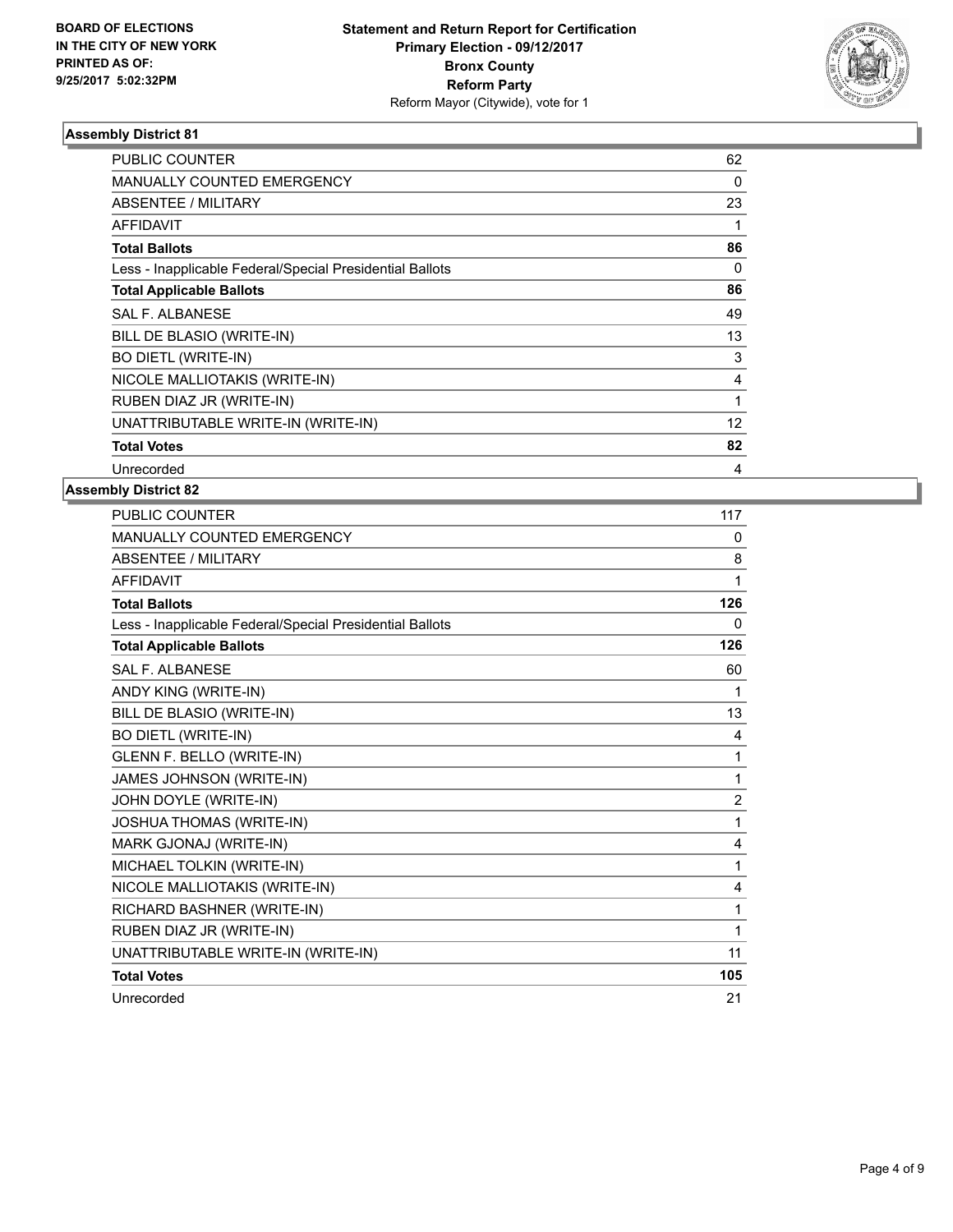

| <b>PUBLIC COUNTER</b>                                    | 46          |
|----------------------------------------------------------|-------------|
| <b>MANUALLY COUNTED EMERGENCY</b>                        | 0           |
| ABSENTEE / MILITARY                                      | 3           |
| <b>AFFIDAVIT</b>                                         | 1           |
| <b>Total Ballots</b>                                     | 50          |
| Less - Inapplicable Federal/Special Presidential Ballots | 0           |
| <b>Total Applicable Ballots</b>                          | 50          |
| SAL F. ALBANESE                                          | 25          |
| ANDY KING (WRITE-IN)                                     |             |
| BILL DE BLASIO (WRITE-IN)                                | 17          |
| NICOLE MALLIOTAKIS (WRITE-IN)                            | $\mathbf 1$ |
| PAMELA JONHSON (WRITE-IN)                                | 1           |
| ROBERT GANGI (WRITE-IN)                                  | 1           |
| UNATTRIBUTABLE WRITE-IN (WRITE-IN)                       | 1           |
| <b>Total Votes</b>                                       | 47          |
| Unrecorded                                               | 3           |

| PUBLIC COUNTER                                           | 69       |
|----------------------------------------------------------|----------|
| <b>MANUALLY COUNTED EMERGENCY</b>                        | 0        |
| ABSENTEE / MILITARY                                      | 4        |
| AFFIDAVIT                                                | $\Omega$ |
| <b>Total Ballots</b>                                     | 73       |
| Less - Inapplicable Federal/Special Presidential Ballots | 0        |
| <b>Total Applicable Ballots</b>                          | 73       |
| SAL F. ALBANESE                                          | 36       |
| BILL DE BLASIO (WRITE-IN)                                | 14       |
| RICHARD BASHNER (WRITE-IN)                               |          |
| ROBERT GANGI (WRITE-IN)                                  |          |
| RUBEN DIAZ JR (WRITE-IN)                                 | 1        |
| UNATTRIBUTABLE WRITE-IN (WRITE-IN)                       | 10       |
| <b>Total Votes</b>                                       | 63       |
| Unrecorded                                               | 10       |
|                                                          |          |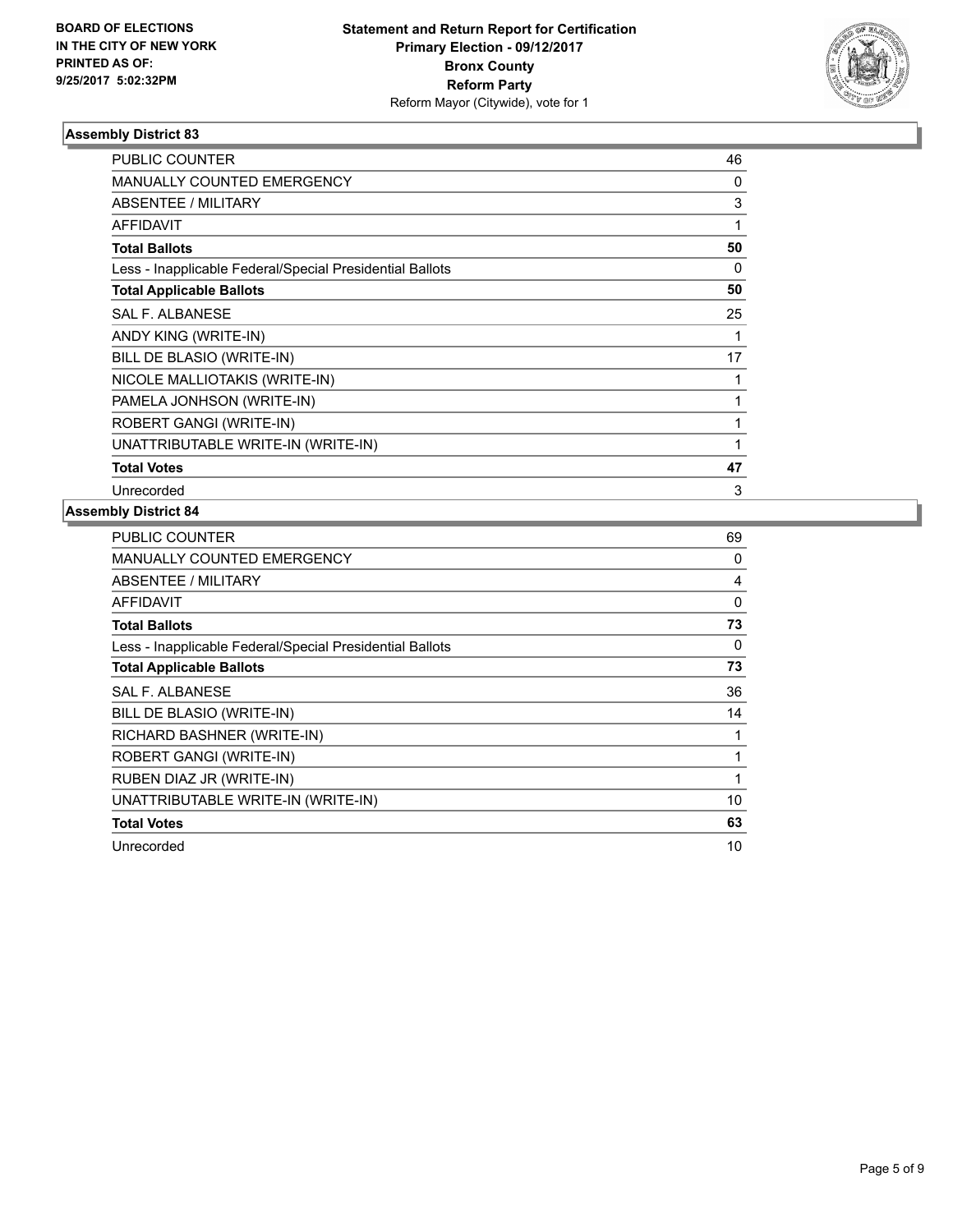

| <b>PUBLIC COUNTER</b>                                    | 56             |
|----------------------------------------------------------|----------------|
| <b>MANUALLY COUNTED EMERGENCY</b>                        | 0              |
| ABSENTEE / MILITARY                                      | $\overline{2}$ |
| <b>AFFIDAVIT</b>                                         | 1              |
| <b>Total Ballots</b>                                     | 59             |
| Less - Inapplicable Federal/Special Presidential Ballots | 0              |
| <b>Total Applicable Ballots</b>                          | 59             |
| <b>SAL F. ALBANESE</b>                                   | 26             |
| BILL DE BLASIO (WRITE-IN)                                | 7              |
| HELEN HINES (WRITE-IN)                                   | 3              |
| MICHAEL TOLKIN (WRITE-IN)                                | 1              |
| RAFAEL SALAMANCA JR (WRITE-IN)                           | 1              |
| RICHARD BASHNER (WRITE-IN)                               | 1              |
| ROBERT GANGI (WRITE-IN)                                  | 1              |
| UNATTRIBUTABLE WRITE-IN (WRITE-IN)                       | 16             |
| <b>Total Votes</b>                                       | 56             |
| Unrecorded                                               | 3              |

| PUBLIC COUNTER                                           | 36 |
|----------------------------------------------------------|----|
| <b>MANUALLY COUNTED EMERGENCY</b>                        | 0  |
| ABSENTEE / MILITARY                                      | 3  |
| AFFIDAVIT                                                | 0  |
| <b>Total Ballots</b>                                     | 39 |
| Less - Inapplicable Federal/Special Presidential Ballots | 0  |
| <b>Total Applicable Ballots</b>                          | 39 |
| <b>SAL F. ALBANESE</b>                                   | 21 |
| BILL DE BLASIO (WRITE-IN)                                | 8  |
| FERNANDO CABRERA (WRITE-IN)                              | 2  |
| MICHAEL TOLKIN (WRITE-IN)                                | 1  |
| UNATTRIBUTABLE WRITE-IN (WRITE-IN)                       | 1  |
| <b>Total Votes</b>                                       | 33 |
| Unrecorded                                               | 6  |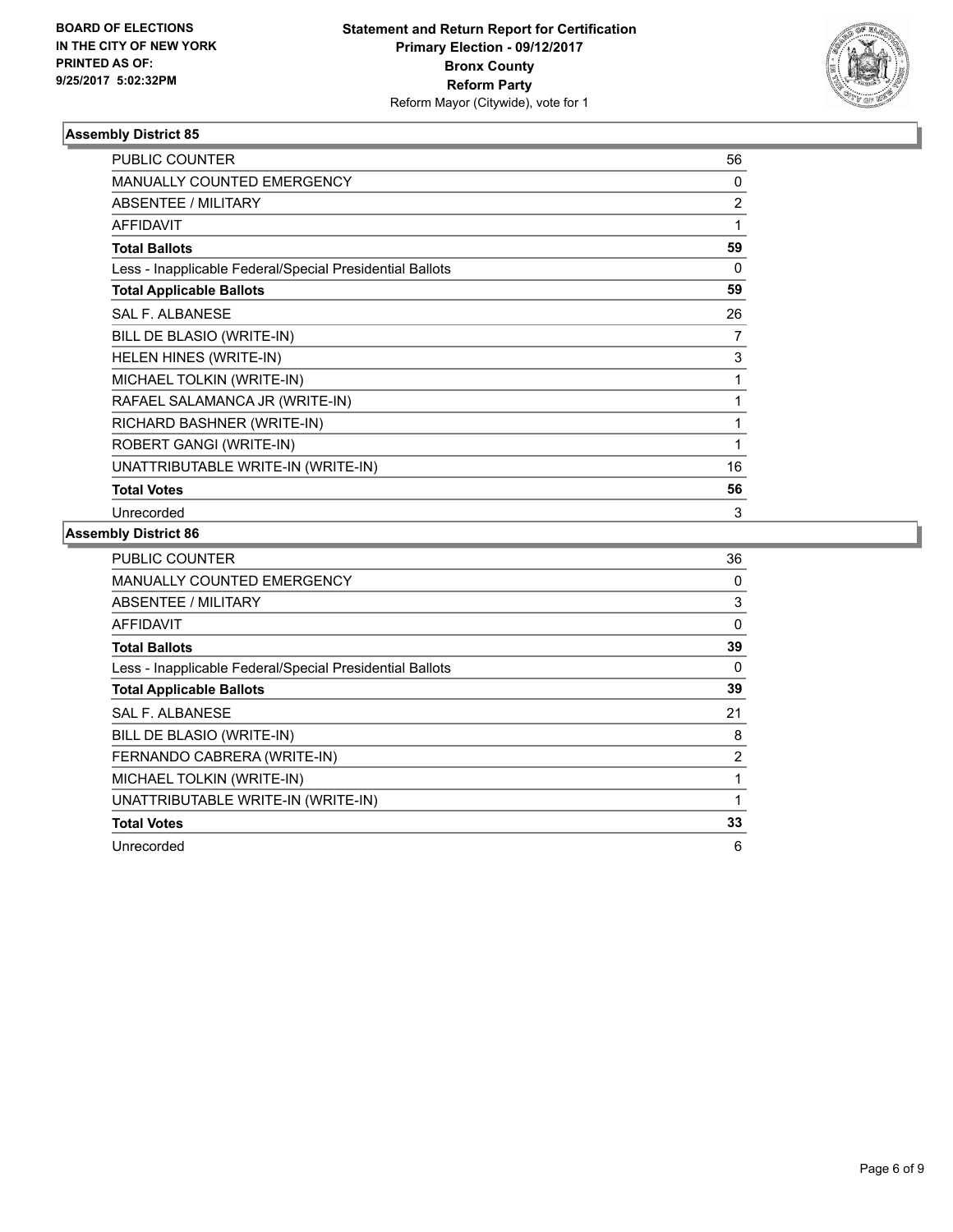

| <b>PUBLIC COUNTER</b>                                    | 68 |
|----------------------------------------------------------|----|
| <b>MANUALLY COUNTED EMERGENCY</b>                        | 0  |
| ABSENTEE / MILITARY                                      |    |
| <b>AFFIDAVIT</b>                                         |    |
| <b>Total Ballots</b>                                     | 70 |
| Less - Inapplicable Federal/Special Presidential Ballots | 0  |
| <b>Total Applicable Ballots</b>                          | 70 |
| SAL F. ALBANESE                                          | 43 |
| BILL DE BLASIO (WRITE-IN)                                | 11 |
| MICHAEL TOLKIN (WRITE-IN)                                |    |
| RICHARD BASHNER (WRITE-IN)                               | 2  |
| ROBERT GANGI (WRITE-IN)                                  | 1  |
| UNATTRIBUTABLE WRITE-IN (WRITE-IN)                       | 6  |
| <b>Total Votes</b>                                       | 64 |
| Unrecorded                                               | 6  |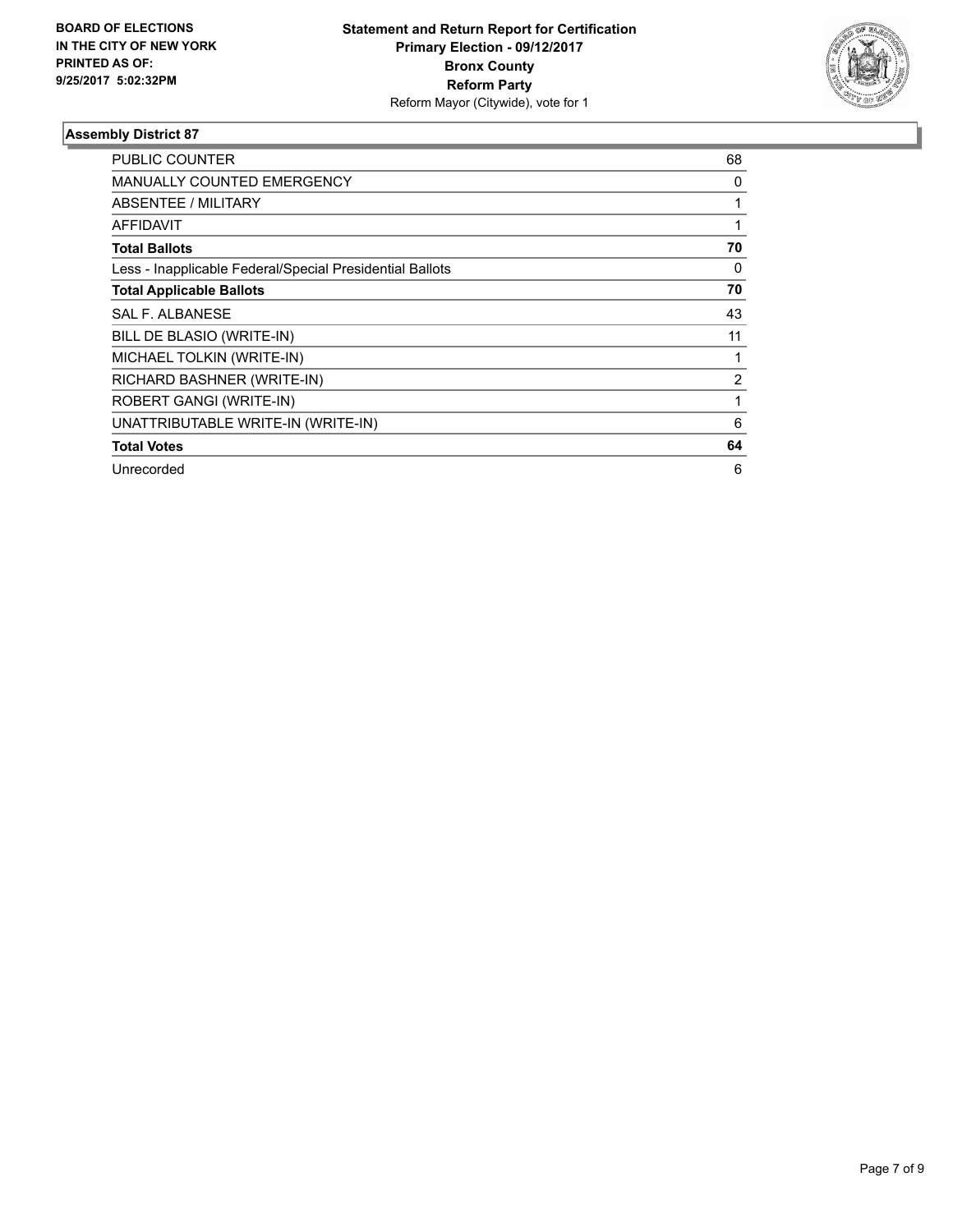

#### **Total for Reform Mayor (Citywide) - Bronx County**

| PUBLIC COUNTER                                           | 686 |
|----------------------------------------------------------|-----|
| <b>MANUALLY COUNTED EMERGENCY</b>                        | 0   |
| <b>ABSENTEE / MILITARY</b>                               | 82  |
| <b>AFFIDAVIT</b>                                         | 10  |
| <b>Total Ballots</b>                                     | 778 |
| Less - Inapplicable Federal/Special Presidential Ballots | 0   |
| <b>Total Applicable Ballots</b>                          | 778 |
| SAL F. ALBANESE                                          | 392 |
| ANDY KING (WRITE-IN)                                     | 2   |
| BILL DE BLASIO (WRITE-IN)                                | 131 |
| <b>BO DIETL (WRITE-IN)</b>                               | 9   |
| DANISE INFANTE (WRITE-IN)                                | 1   |
| FERNANDO CABRERA (WRITE-IN)                              | 2   |
| GLENN F. BELLO (WRITE-IN)                                | 1   |
| HELEN HINES (WRITE-IN)                                   | 3   |
| IDA B. WELLS (WRITE-IN)                                  | 1   |
| JAMES JOHNSON (WRITE-IN)                                 | 1   |
| JOHN DOYLE (WRITE-IN)                                    | 2   |
| JOSHUA THOMAS (WRITE-IN)                                 | 1   |
| JOSUE PEREZ (WRITE-IN)                                   | 1   |
| LETITIA JAMES (WRITE-IN)                                 | 1   |
| MARJORIE VALAZQUEZ (WRITE-IN)                            | 1   |
| MARK GJONAJ (WRITE-IN)                                   | 11  |
| MICHAEL TOLKIN (WRITE-IN)                                | 7   |
| NICOLE MALLIOTAKIS (WRITE-IN)                            | 13  |
| PAMELA JONHSON (WRITE-IN)                                | 1   |
| RAFAEL SALAMANCA JR (WRITE-IN)                           | 2   |
| RANDY ABREU (WRITE-IN)                                   | 2   |
| REV. RUBEN DIAZ SR. (WRITE-IN)                           | 1   |
| RICHARD BASHNER (WRITE-IN)                               | 5   |
| ROBERT GANGI (WRITE-IN)                                  | 6   |
| RUBEN DIAZ JR (WRITE-IN)                                 | 5   |
| UNATTRIBUTABLE WRITE-IN (WRITE-IN)                       | 89  |
| <b>Total Votes</b>                                       | 691 |
| Unrecorded                                               | 87  |